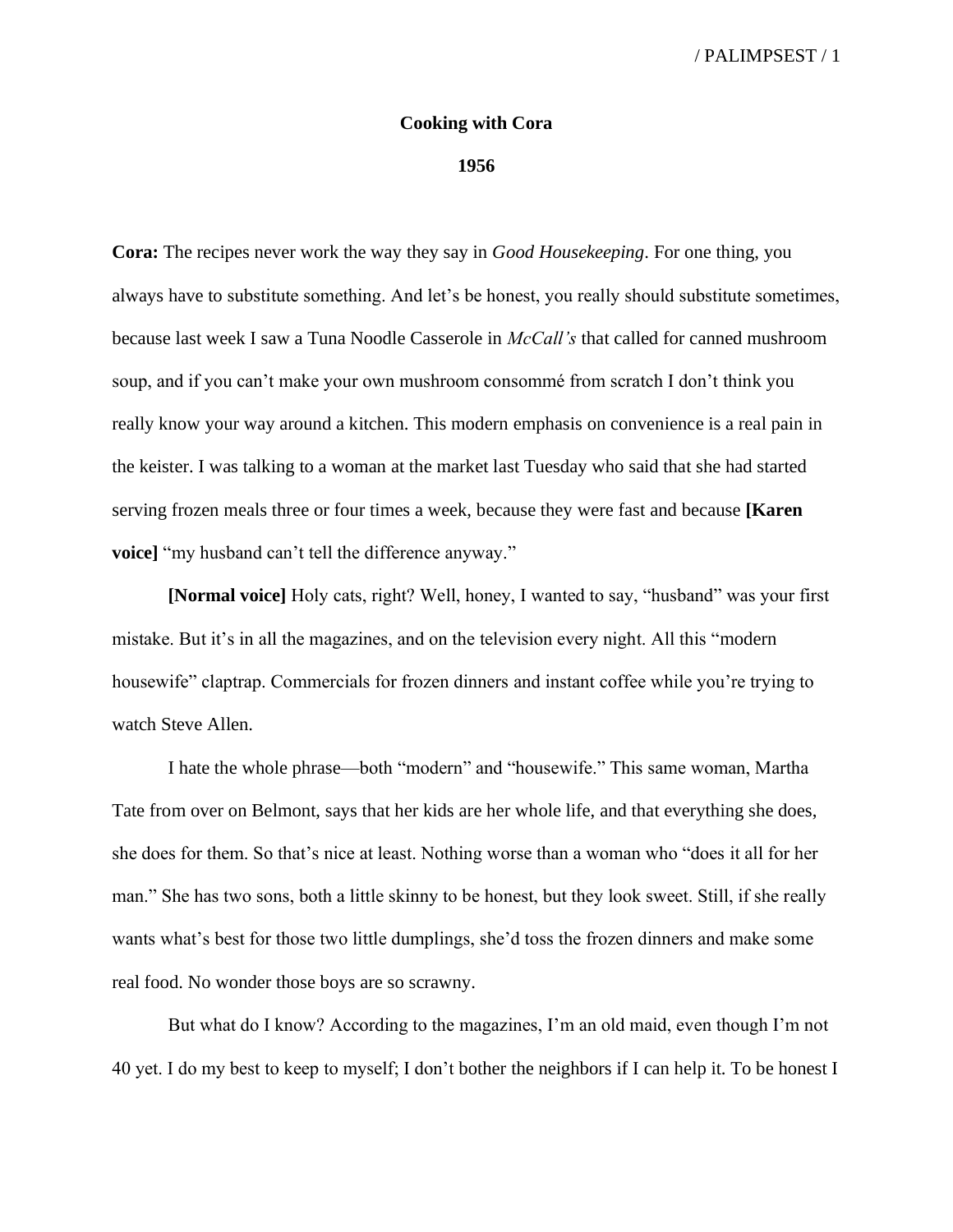haven't even met many of the neighbors here on Cleaver Street. I just stay inside and cook. It's my favorite thing—my greatest joy. Trying to perfect a recipe, experimenting with different herbs and spices. There's nothing better than getting a new recipe just right. I know it's chemistry that makes it work, but it feels like sorcery. Combining just the right ingredients, conjuring something that wasn't there before. It's magic.

I keep a little kitchen garden out back, with herbs and greens and a couple of logs that I use for mushrooms. I grow a lot of my own vegetables too, just like grandma used to. I only go to the market if I'm out of meat or sometimes for an unusual ingredient I don't grow myself. The only concession I make to all this instant food is gelatin. If I'm making a congealed salad it's just easier to get some Jell-o. I used to boil down horse hooves, but it's so hard to find those nowadays.

But sometimes things are just serendipitous. I wanted to tell you about something that happened just the other day. This would have been, oh, I guess three weeks ago? I know because it was just after the full moon. So, the last week of May, I suppose. Or maybe the first week of June. I know Elvis Presley had just been on the *Milton Berle Show* because I had eaten dinner in front of the TV to watch. I don't know what the big outcry is about that boy. There are definitely more scandalous things than some gyrating hips.

Anyway, it was a few weeks ago. I was trying an older recipe, one from the Old Book, a Hungarian stew that my grandma used to make. I loved it when I was a little girl, and I thought I could get it close to the way she used to make it. I had gone special to the market a few days before to get beets, and I thought I had everything else I needed in the root cellar. But when I opened the freezer I found that I didn't have any ribs, which the recipe suggests. There was plenty of meat in there, but the stew really needs ribs; the combination of the marrow from the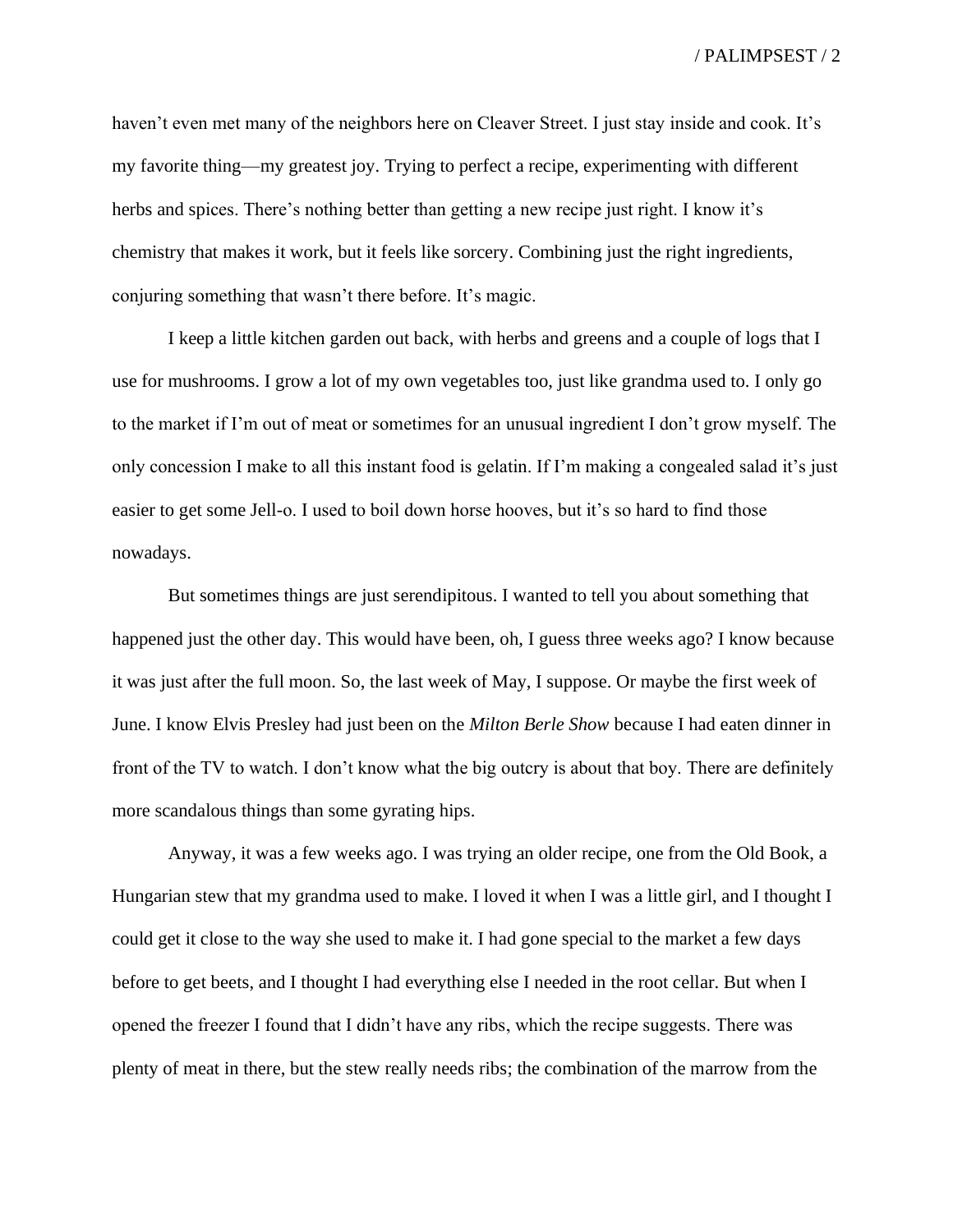bones and then tenderness of the meat itself is just—oh it's so good. I must send you the recipe.

I was irritated, though, because I had already gotten everything assembled, and was ready to get started. Beets and parsnips and all the herbs. Some tomatoes I had canned last summer. Fresh carrots and onions. I went back upstairs and finished chopping the carrots before heading out to get ribs. But after I put the knife down and was grabbing my coat, I heard someone on the front porch. I peeked through the curtains to see who it was.

I live in an old house that's been divided into four apartments, so it's not unusual for people I don't know to come to the door, to visit someone else in the house. The woman across the hall has a little boy and he has friends over to play sometimes and those kids' parents will often come to the door to pick them up.

But this woman didn't act like she was here for a visit. She hadn't even knocked on the door. She stood on the porch, looking at the yard and wrinkling her lip, like something smelled bad. She was wearing a white dress with red polka dots and had red shoes and matching gloves and handbag. Her hair was blonde and tied up in a leopard-print kerchief. I had decided that I'd have to wait to go out, when she turned as if making a decision and knocked firmly on the door.

I stepped back from the window and waited, hoping someone else in the house would answer. But everyone was either out or they were hoping the same thing, because there was silence for fifteen or twenty seconds and then she knocked again. So I steeled myself and went out of my little apartment, through the foyer, and opened the front door.

"Hello," I said, "can I help you?"

She took a moment to look me over. I don't know how else to describe it. I was grateful I had put on my best blue dress to go out, but she didn't seem impressed. I may have unconsciously smoothed my skirts as I smiled up at her. Finally she clasped her hands together,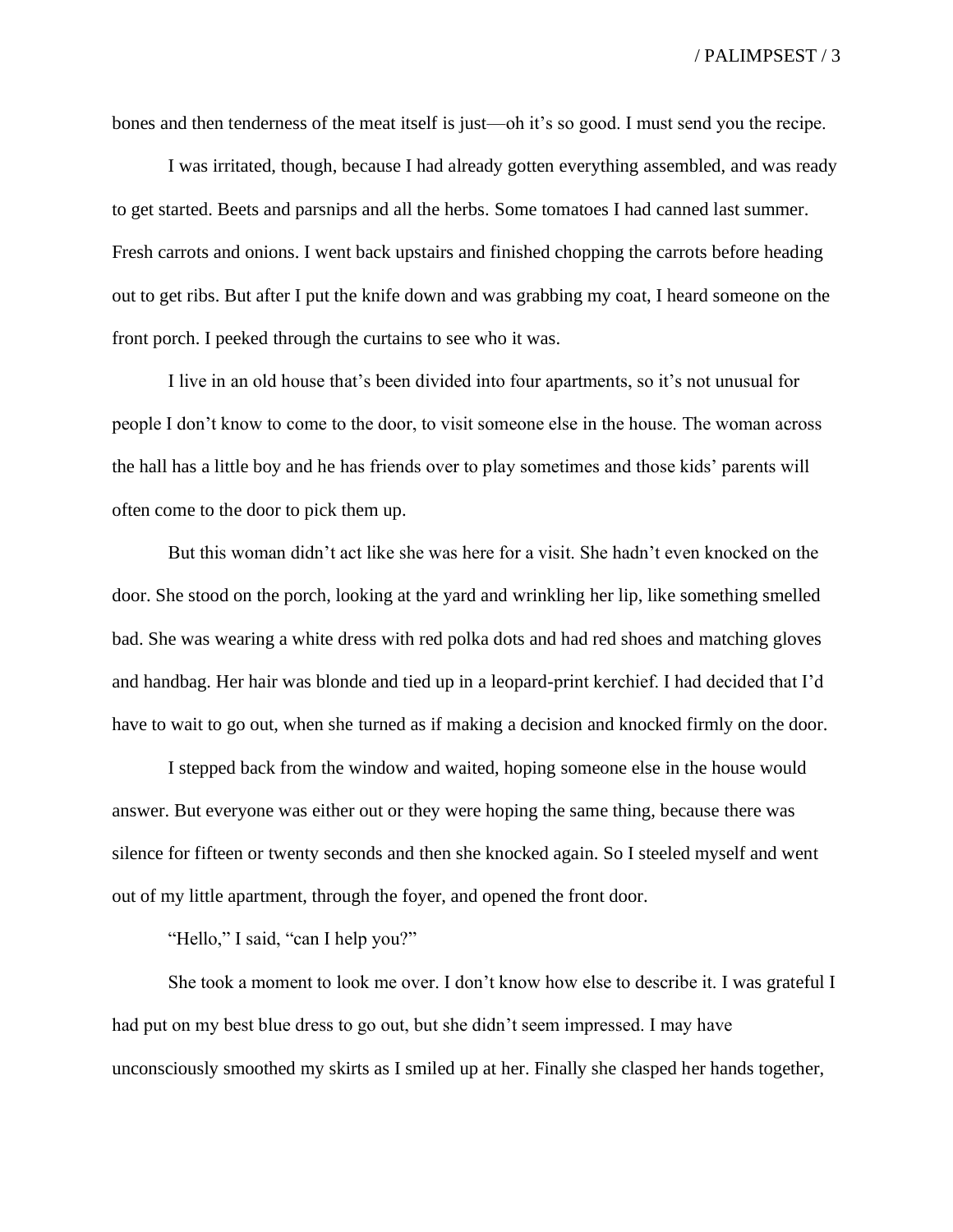and with the air of making a decision she said, "Hello. I don't believe we've met. I'm Peggy McAllister, from down the street." She waited a beat, like she expected me to recognize her name, but since I didn't, I simply kept smiling.

"And you are…?" she said.

"I'm Cora," I told her. And waited.

"Well," she said, "They voted for me to come and speak to you, so here I am."

"Who?" I asked.

"Who voted? The neighborhood. Or, well, I suppose the women of the neighborhood. We all felt someone should say something."

"And you lost the vote?"

"Well, I was happy to do it. I'm the most diplomatic on the street. It only makes sense I should be the one to come." She looked me over again. I was beginning to feel like a sweetmeat at the market. "You're a slight little thing, aren't you?" she said. And again the faintest hint of a curled lip.

"Did you say why you were here?" I asked. "If everyone has gone to the trouble to vote and all, it would be a shame if you never said what you came here to tell me."

She turned then and looked out at the yard. "*That's* what I'm here to talk about," she said.

The house sits back from the road, so the front yard is wide and deep. There's a big oak tree right by the porch, with a wooden swing that never gets used. The grass was long, above the tops of my shoes in most places, and the flowerbeds here in the front were over-run with ajuga and dandelions. I admit we had collectively let it go a little wild, but I thought it fit the overall feel of the place.

"Gardening tips?" I said.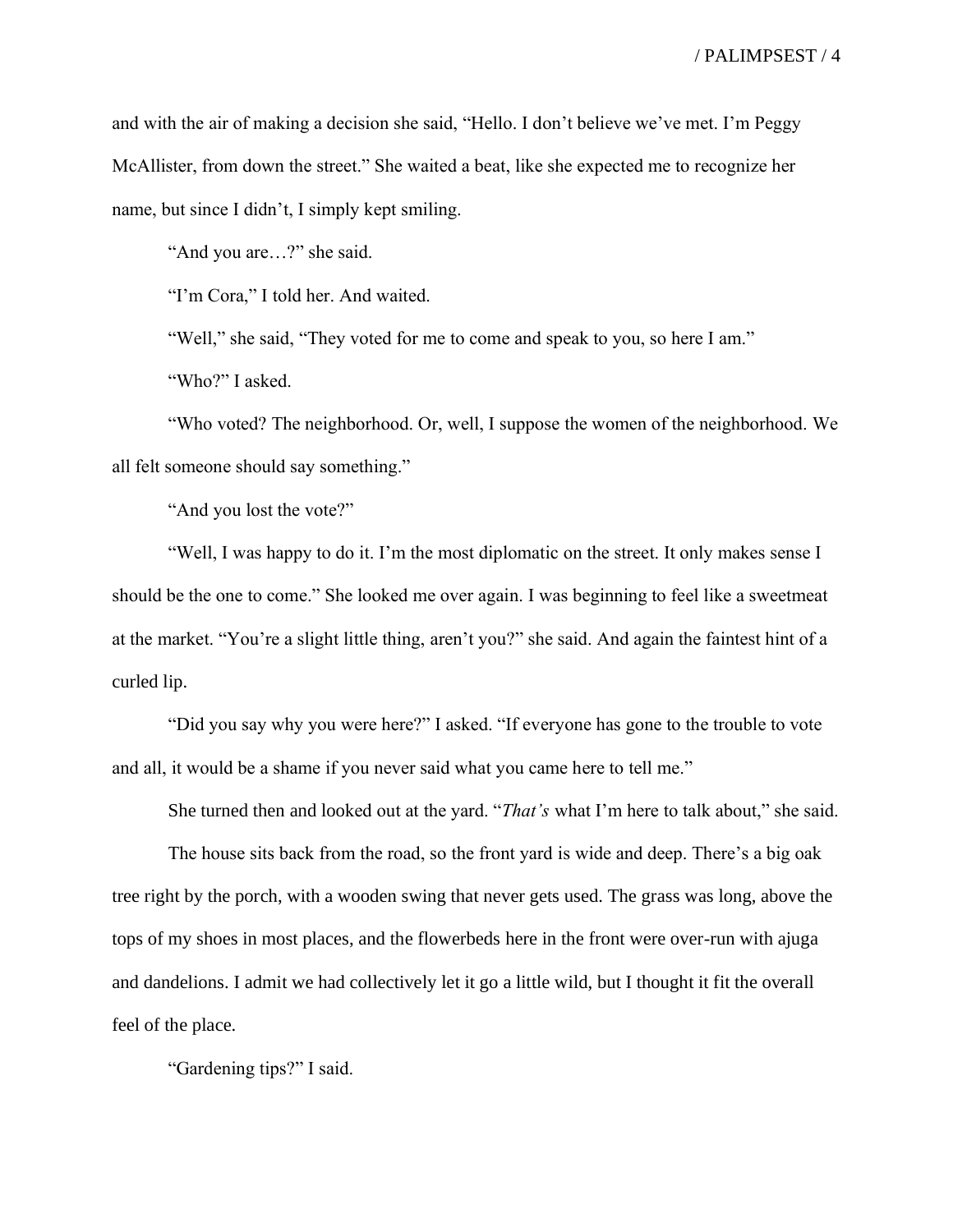She chose to take this as a joke. "The yard is more than a little unkempt," she said, turning back to me. I still hadn't come out on the porch, so she held the space like a stage. "Maybe your husband doesn't have the time to tend to it, but…"

"No husband," I said, interrupting her. "It's just me and my cat."

I believe the word for her face is non-plussed. She repeated my last words: "Your cat?"

"Simon," I told her. "He's an old black tom. You must have seen him, slinking around."

"I didn't realize you were…" she seemed to struggle to find the least distasteful word, and finally managed to say "alone. I apologize. But isn't there anyone who could do something about this tangle of weeds? Obviously we aren't asking *you* to mow the lawn, but it just won't do to continue like this."

"I suppose that would be the landlord's job," I told her. "But he's out at the moment."

"Your landlord? Oh so you don't own the house. That makes things much clearer."

"I'm not sure how," I said, smiling my sweetest smile. She started to say something else, some clarification or explanation, but I kept on: "Would you like a cup of tea?"

And of course, those are magic words. No suburban matron worth her saltiness can resist the call of the cup. It's the chance to see the inside of the house, you see. And I could see that morbid curiosity cross her face in two seconds—if the yard was in this kind of shape, what kind of horrors awaited within? Never underestimate the modern housewife's need to judge someone else's housekeeping.

My front room is always clean, if a little old-fashioned, with its doilies and soft chairs. I could tell Peggy was a little disappointed when she said, grudgingly but sincerely, "Well, this is nice." I don't know what she was expecting—some run-down shack, I guess—but I keep my house spic and span. Luckily I had put the broom back in the kitchen after I swept earlier that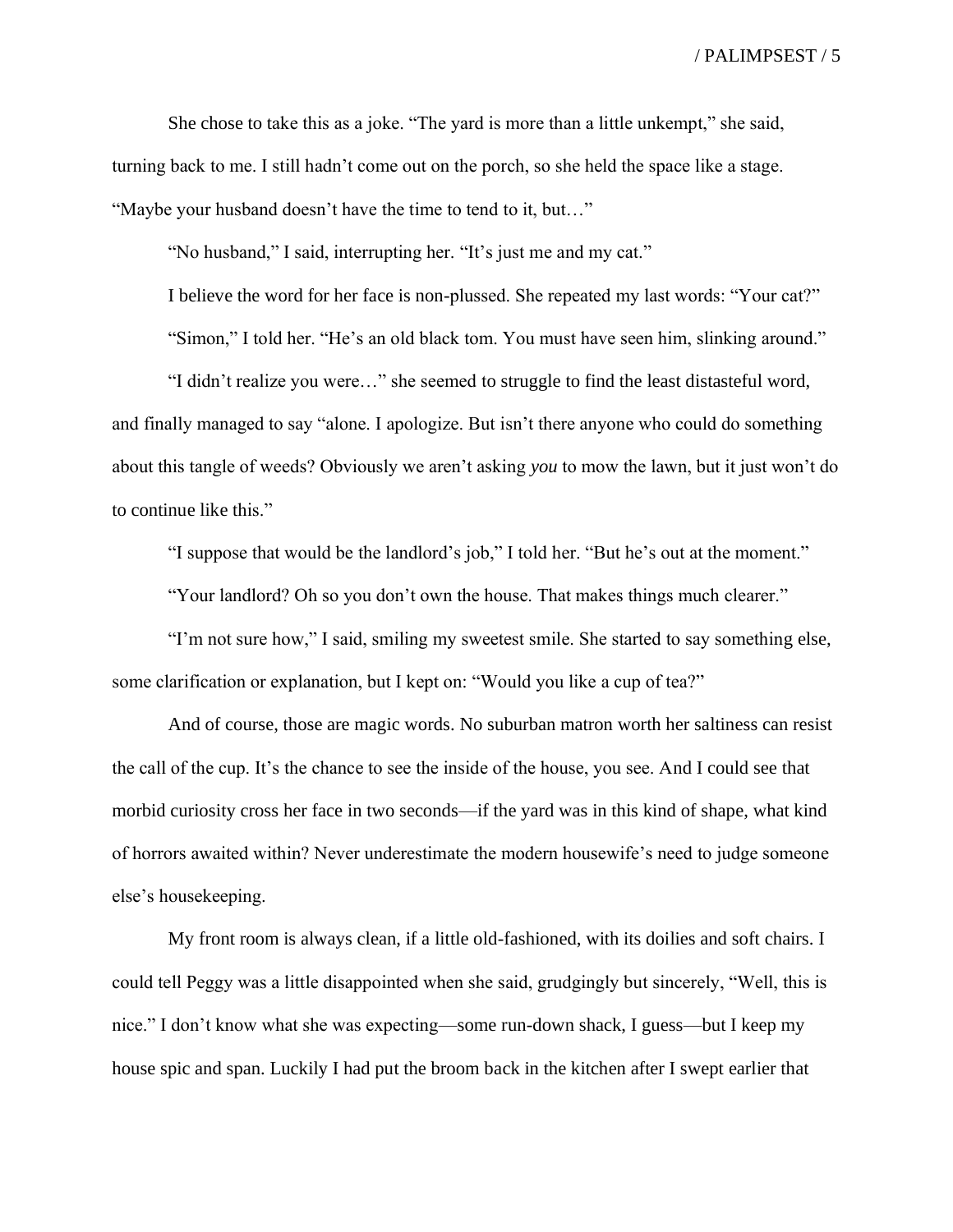morning.

I thanked her and went into the kitchen to make tea. I moved the big knife out of the way so I could fill the kettle with dried leaves, found the sugar bowl, the cream.

"Oh, are you cooking something?" she asked. She was leaning in the kitchen doorway, nosy as a ferret. She gestured toward the big stewpot, half filled with beets and carrots.

"I was making one of my grandmother's recipes, "I told her, "but I don't have any ribs, so I'll need to get some before I can finish it."

She seemed deeply uninterested in that piece of information. Instead she looked around the room, at the bundles of herbs hanging on the drying rack, the skewers and knives and castiron cookware. Then she asked my who the landlord was, so she could complain to him directly.

"He's out at the moment," I said. "He's a doctor, and often has to be out."

"A doctor?" I don't know why she needed to repeat everything I said.

"You must have seen him," I said. I handed her the tea. "He always wears a black suit and carries a black bag."

She took a sip of her tea. "Oh this is really sweet," she said, and took another sip. "Thank you."

"I put extra sugar in," I said.

We went back into the front room and sat, her on the floral sofa, me on the overstuffed chair by the door. Simon hissed at her from under the side table, and then ran through kitchen into the bedroom. He's always a good judge of character. Peggy seemed not to notice.

"The problem," she said, as if answering something I hadn't asked, "is that the whole place looks derelict. You must see why it won't do."

She waited for me to respond to this, but I merely smiled.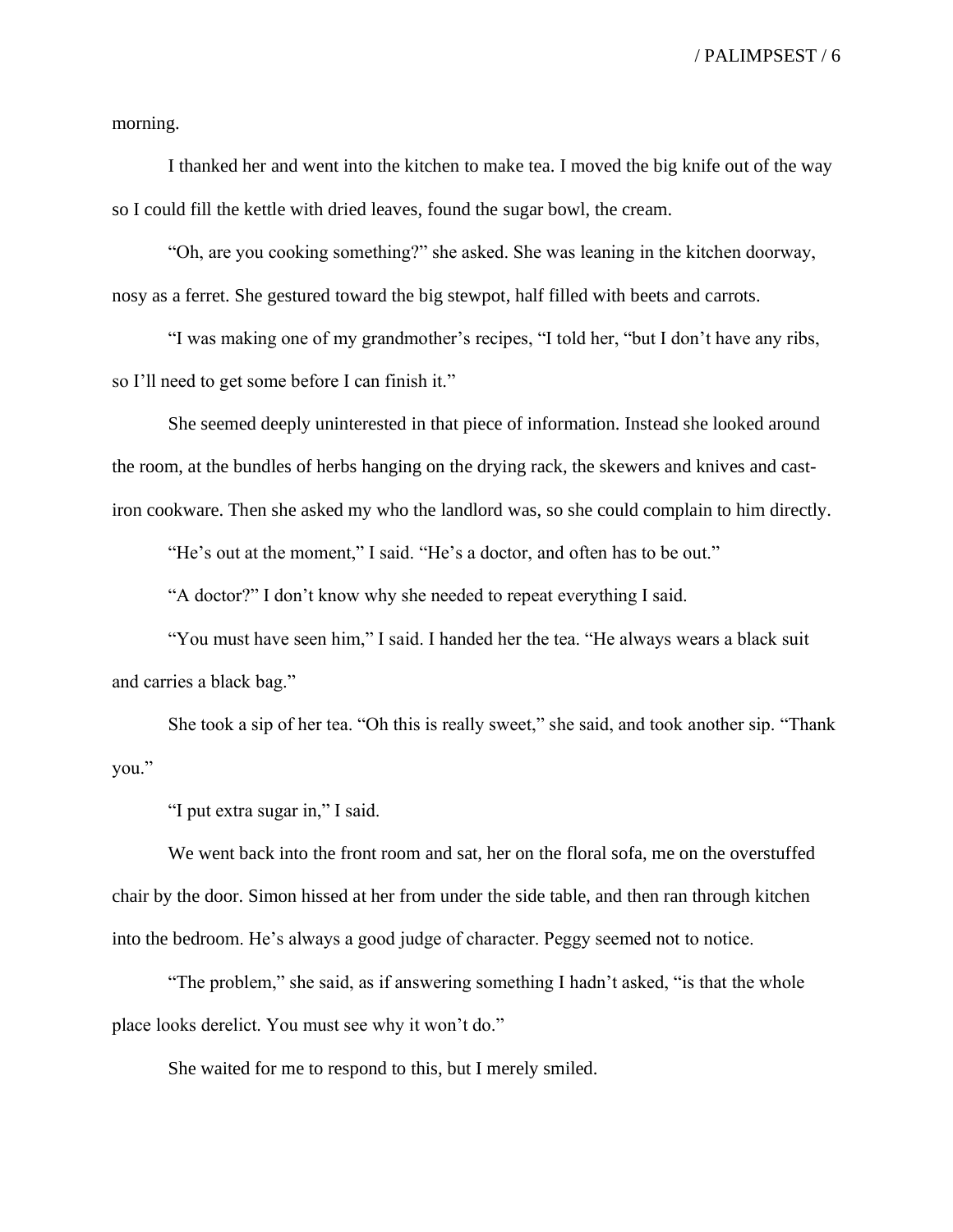"I mean, I understand you must find it a difficult slog, what with being…widowed?" She so wanted it to be that, and not, horror of horrors, "divorced." But I had to correct her by saying something even worse.

"I've never been married," I said. "I never saw the point."

She blanched at this and took another long draw on the teacup. "We all have foibles, I suppose," she said. "But at any rate, the rest of us have talked about it extensively, and we all agree that something needs to be done."

"I'm not sure I understand," I said, still smiling.

"It looks like an abandoned building," she said, her voice becoming firmer. I could hear how this voice would sound when used as a weapon against unsuspecting wait staff, or rival PTA members. She smiled as she spoke, but it was clear she was tired of repeating herself.

"No," I said, "I mean I don't understand how it's any of your damn business." I admit it was satisfying to hear her sharp intake of breath.

She put down her empty cup with a clatter and stood up, every inch the offended matron. I kept my hands folded in my lap. The knife up my sleeve was very sharp, so I sat very still.

"I can see it's no use talking to you," she said. "One look at your dress is enough to…" But then she stopped and put her hand over her heart. "Oh my," she said. She was looking towards the window, but her eyes were unfocused. "I feel so…so…"

"You should probably sit down," I said. "Belladonna makes a lovely tea, but it *is* hard on the system the first time."

She swayed on her feet, confusion knotting her brow. Sometimes the belladonna causes hallucinations, and the tea was pretty concentrated. Who knows what she was seeing just then? It took a moment for her to follow what I had just said, her wide eyes moving from me to the cup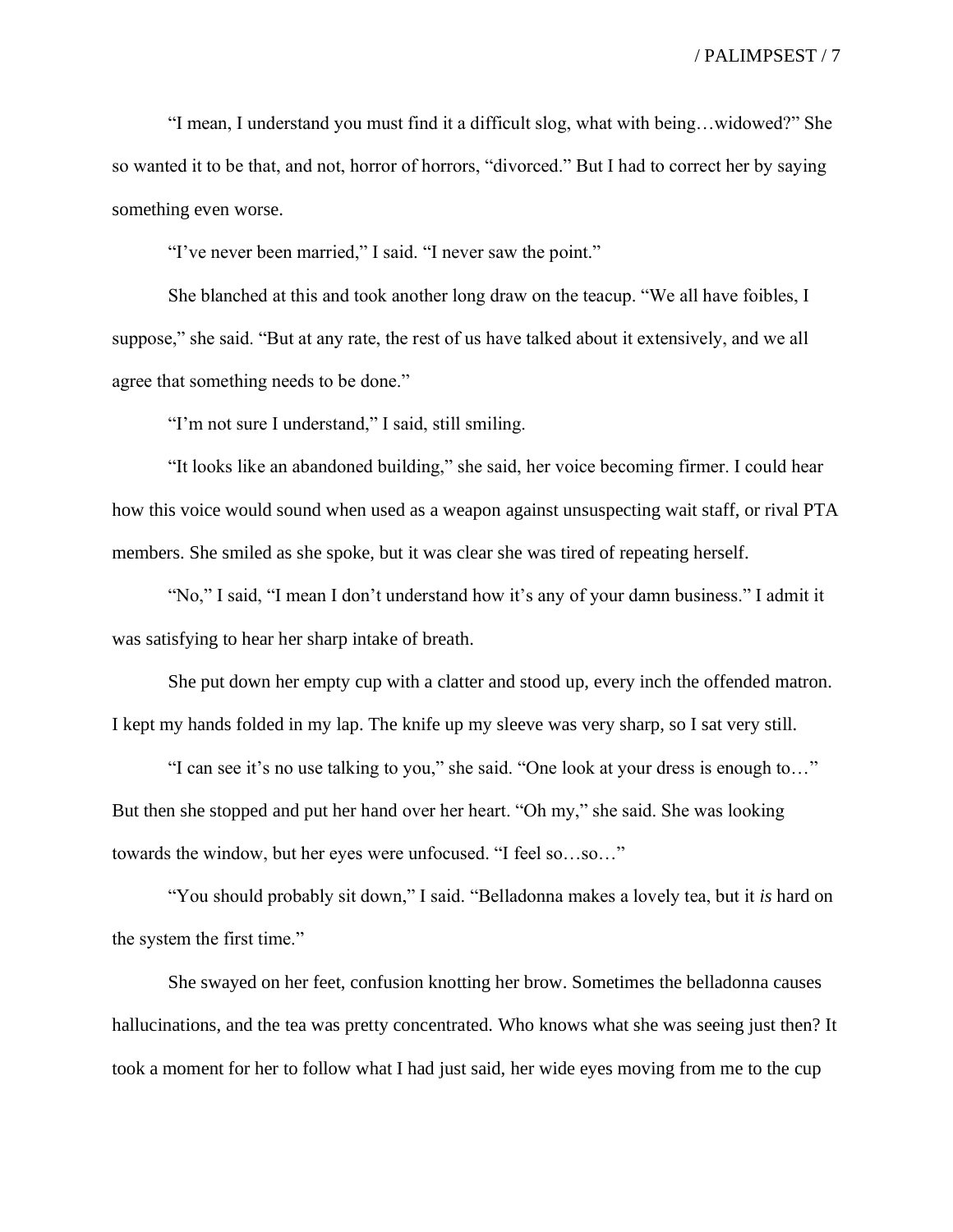and back.

"You little bitch," she said, the most honest she had been all day.

She turned and stumbled toward the door and at the same time I stood up and let the big kitchen knife drop from my sleeve into my hand.

I admit I was impressed by her strength. Even with the tea, she made it into the foyer. She might have made it as far as the porch, but you'll be happy to hear I was faster. I jumped onto her back, knocking her to her knees.

The knife went in just where her neck curved into her shoulder, as my weight combined with her momentum took her all the way down. A sharp blow with the heel of my hand against the base of her skull knocked her face into the floor, breaking her nose, and then it was easy to push the knife forward and pull sideways to sever the trachea.

Normally I plan for this, you understand. I would have had plastic sheeting, and ropes, and that nice icepick I bought at Jensen's last fall. But it's like I was saying earlier—serendipity. The universe provides. I needed ribs, and here comes Peggy McAllister with a full rack of them.

I did get out the plastic sheeting for the rest of the job. I carried her into the little room behind the kitchen that I have set aside for butchering, and I cleaned up the foyer as best I could. There was a fairly large pool of blood, and I had unfortunately tracked some across the hardwood. It will definitely stain, but I think the rug will cover most of it. I had moved the rug aside when Peggy knocked on the door; I at least had time for that.

I spent the rest of the afternoon in the kitchen, with the big pot happily bubbling away. And not only did I get my ribs, but I was able to restock the freezer with steak, ground meat for burgers, and even a rump roast.

I did speak to the doctor about having someone in to at least mow the grass. I understand